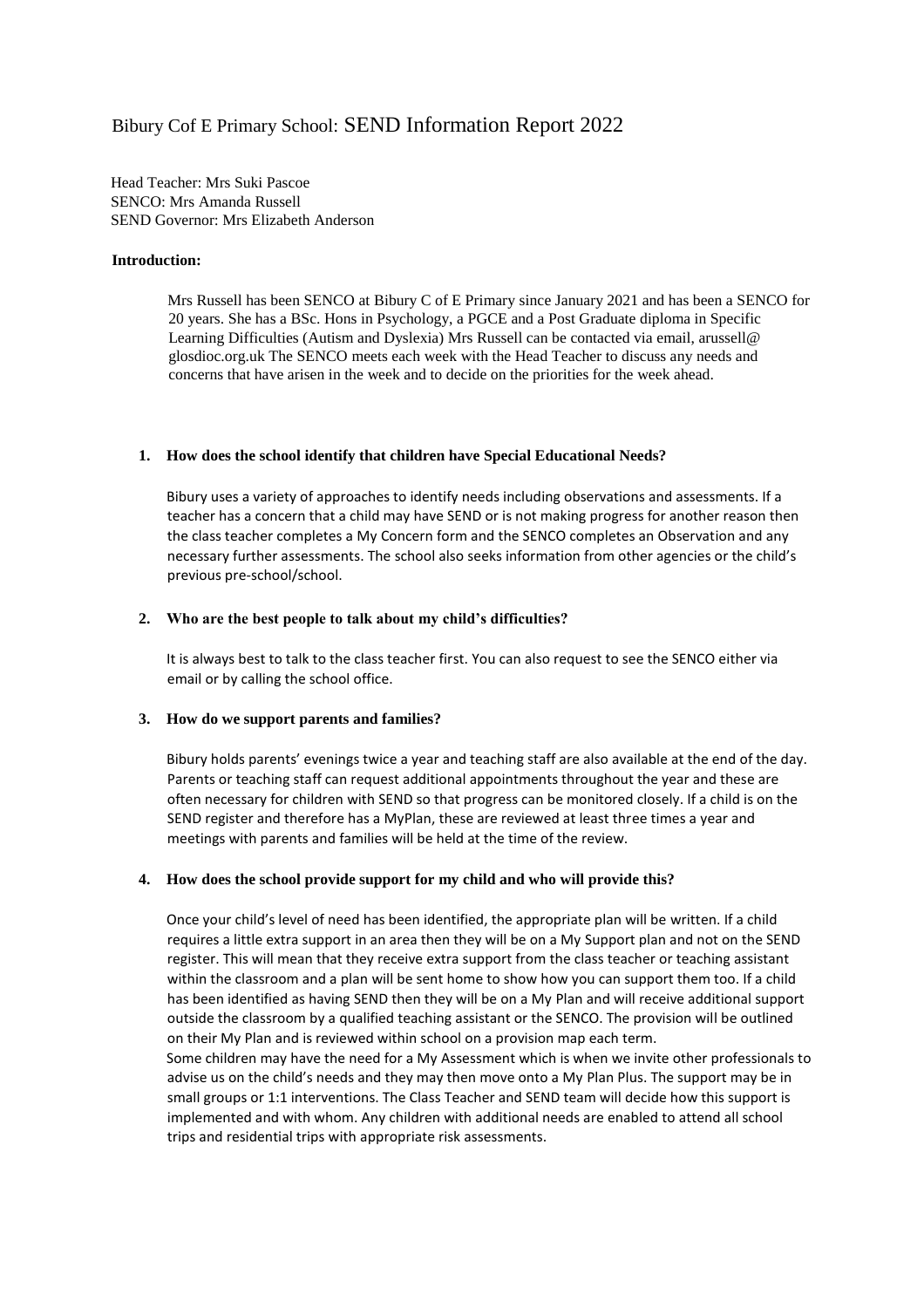## **5. Additional training in 2021/2022**

All teachers and TAs continued to receive training and support through staff meetings throughout the year. All staff have received D of E training through the local English Hub, in the latest methods of Phonics delivery. ACE awareness and behaviour management training has similarly been refreshed. Autism training has also been provided for all staff. Bibury belongs to a Diocesan Maths hub and our subject leader attends specialist training in GLOW maths methods on a termly basis. The SENCO Mrs Russell is about to commence training in delivering Mental Health interventions.

## **6. How do we measure progress?**

Teachers and the SENCO review the provision provided for each class every term and children's individual progress in measured. Decisions about what provision is in place for the following term is based on these reviews as well as additional information provided by the class teacher and more formal standardised assessments. The progress that a child has made is also recorded on the children's individual plan and shared with parents at the next review. In addition to this there are pupil progress meetings held three times a year where the Head Teacher, SENCO, class teachers, teaching assistants and any 1:1 teaching assistants meet to discuss the progress of all of the children in the school.

## **7. Which other agencies does Bibury work with?**

Bibury works very closely with North Cerney as we share a head teacher. The SENCO also works closely with other agencies including Educational Psychologist, school nurses, occupational therapists, the continence team, a Speech and Language Therapist and members of the Advisory Teaching Service. Bibury also works with Early Help practitioners and Child and Adolescent Mental Health Services

#### **8. How do we support your child transferring in or out of our school?**

We share information with any new school. We send on any files and current assessment levels. We may arrange additional transition visits and provide transition support in school for your child if needed. We have a strong working relationship with the SENCO at local Secondary schools and they are invited to EHCP review meetings for children in Y5 and Y6.

#### **9. What interventions does Bibury provide?**

Bibury provides a variety of interventions including NELI, spelling, phonics and key numeracy skills. They are particularly experienced at helping pupils with social, emotional and mental health needs and Autistic Spectrum Disorder.

# **10. Where can I find the SEND Policy?**

The SEND policy can be found on the school website along with the Local Offer.

## **11. What role do the Governors have? What does the SEN Governor do?**

The Governing Body act as a 'critical friend' to our school and are a source of support. They have a duty to ensure parents are kept informed through the Policy and reports to parents. They can also be a line of communication for parents. The designated SEND Governor meets regularly with the SENCO.